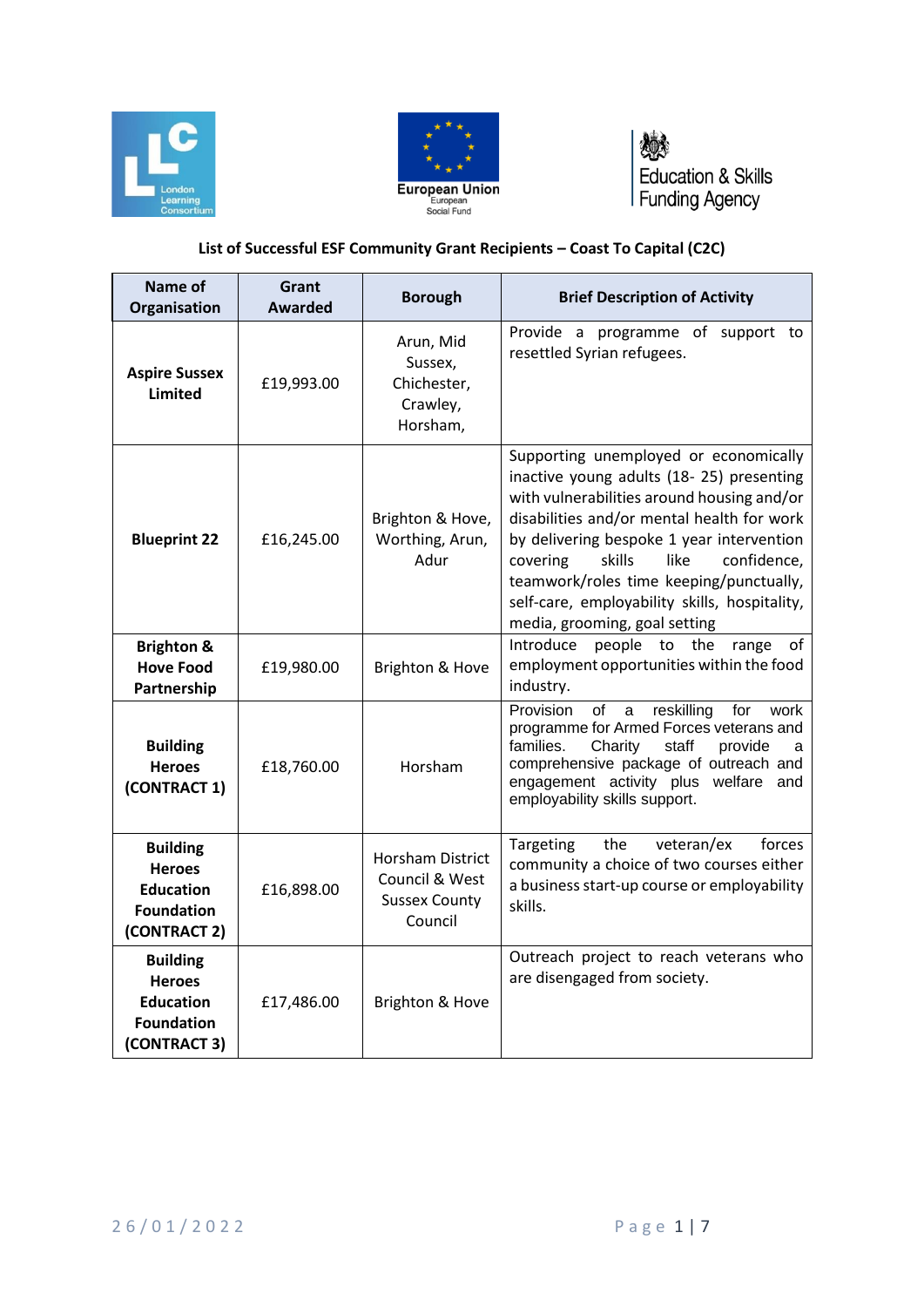| <b>Chichester CDT</b>                                           | £19,500.00 | Chichester               | Yearlong programme to support and<br>mentor 20 women from the Chichester<br>District to start or scale up business ideas<br>empowering them to enter the workforce<br>and/or work flexibly to successfully<br>combine caring responsibilities with work<br>needs, targeting the most vulnerable in<br>society. |
|-----------------------------------------------------------------|------------|--------------------------|----------------------------------------------------------------------------------------------------------------------------------------------------------------------------------------------------------------------------------------------------------------------------------------------------------------|
| <b>Creative</b><br><b>Process Digital</b><br>(CONTRACT 1)       | £17,600.00 | Brighton & Hove          | Programme for 25 creative people with a<br>range of mental & physical health<br>concerns. Programme activities will focus<br>on activities to improve metal health &<br>wellbeing, confidence & re-integration via<br>assistive technology sessions, workshops,<br>coaching and 1-2-1 support.                 |
| <b>Creative</b><br><b>Process Digital</b><br>(CONTRACT 2)       | £17,600.00 | Brighton & Hove          | Introduce basic digital skills and digital<br>literacy                                                                                                                                                                                                                                                         |
| <b>Cute Dog</b><br><b>Consulting</b><br>(CONTRACT 1)            | £20,000.00 | Chichester               | A 5-month confidence building and pre-<br>employment<br>training<br>intervention<br>programme for 20 young people with mild<br>to severe learning disabilities                                                                                                                                                 |
| <b>Cute Dog</b><br><b>Consulting</b><br>Limited<br>(CONTRACT 3) | £20,000.00 | Brighton & Hove          | A 4-month confidence building and pre-<br>employment<br>training<br>intervention<br>programme to 20 people of all ages in<br><b>Brighton and Hove</b>                                                                                                                                                          |
| <b>Cute Dog</b><br><b>Consulting</b><br>Limited<br>(ONTRACT 2)  | £20,000.00 | Shoreham by<br>Sea, Adur | A 5-month confidence building and pre-<br>employment training intervention for<br>young people with learning disability and<br>physical and mental health barriers to help<br>them on their journey to learning and<br>Employer<br>brokerage<br>work.<br>and<br>job<br>creation.                               |
| <b>Cute Dog</b><br><b>Consulting Ltd</b><br>(CONTRACT 4)        | £20,000.00 | Steyning,<br>Horsham     | A 5-month training programme in business<br>start-up for unemployed and economically<br>inactive people, women over the age of 50                                                                                                                                                                              |
| <b>Cute Dog</b><br><b>Consulting Ltd</b><br>(CONTRACT 5)        | £20,000.00 | Shoreham by<br>Sea, Adur | A 5-month training programme in business<br>start-up for unemployed and economically<br>inactive people, particularly those with<br>mental health and anxiety issues                                                                                                                                           |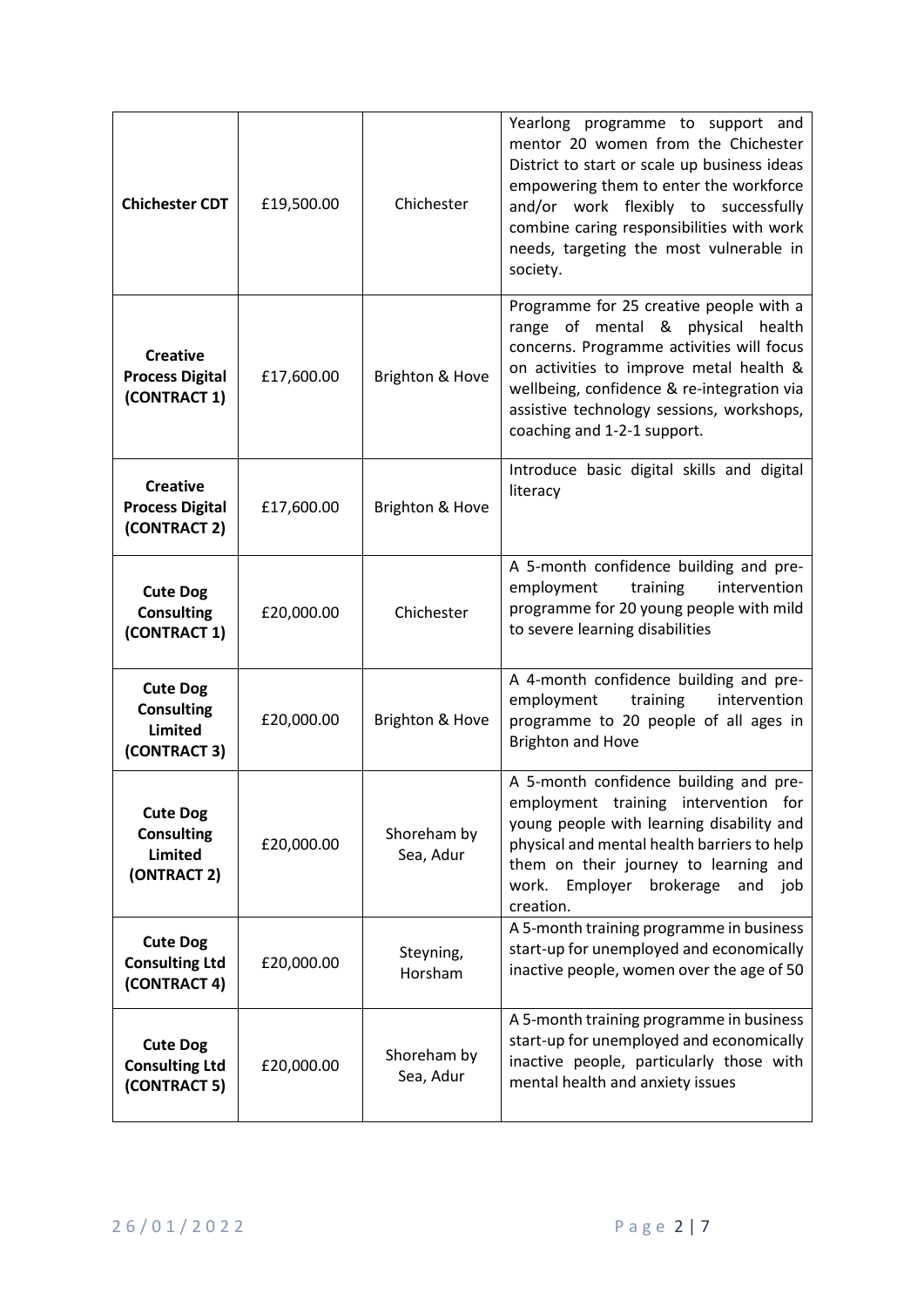| <b>East Sussex</b><br><b>Credit Union</b>              | £19,500.00 | Lewes, Brighton<br>& Hove                       | Training & Development of volunteers.<br>Improving financial awareness to the<br>community targeting the most vulnerable<br>- homeless, victims of domestic violence,<br>universal credit recipients                                                                                                                                                                                                                                                     |
|--------------------------------------------------------|------------|-------------------------------------------------|----------------------------------------------------------------------------------------------------------------------------------------------------------------------------------------------------------------------------------------------------------------------------------------------------------------------------------------------------------------------------------------------------------------------------------------------------------|
| <b>Faith Regen</b>                                     | £19,992.13 | Croydon                                         | marginalised<br>individuals<br>Engage<br>and<br>support them to engage with education,<br>training, or employment                                                                                                                                                                                                                                                                                                                                        |
| Gaydio<br><b>Brighton</b>                              | £11,466.80 | Brighton & Hove                                 | A radio skill for employability course<br>including radio and work skills training on<br>radio presenting, producing and broadcast<br>techniques, group and 1-2-1 sessions for<br>the LGBT+ community.                                                                                                                                                                                                                                                   |
| <b>Grace Eyre</b><br><b>Foundation</b><br>(CONTRACT 1) | £20,000.00 | Brighton & Hove                                 | We support over 600 people each year,<br>enabling<br>empowering and<br>them to<br>increase their ability,<br>equality<br>and<br>independence and live happy, healthy<br>lives.                                                                                                                                                                                                                                                                           |
| <b>Grace Eyre</b><br><b>Foundation</b><br>(CONTRACT 2) | £20,000.00 | Brighton & Hove                                 | Range of activities to support adults with<br>learning disabilities and/or autism to build<br>confidence, motivation, increase<br>self-<br>efficient and employability skills via<br>supported work buddy placements and 1-<br>2-1 sessions.                                                                                                                                                                                                             |
| <b>Holistic</b><br><b>Harmony CIC</b>                  | £13,926.00 | Mole Valley<br>Reigate &<br>Banstead<br>Crawley | Not Specified                                                                                                                                                                                                                                                                                                                                                                                                                                            |
| Impact<br><b>Initiatives</b>                           | £19,803.00 | Arun<br><b>Brighton and</b><br>Hove             | Impact Initiatives has been working with<br>people of all ages in Sussex for over 40<br>years through delivery of a wide range of<br>services. We work in Brighton and Hove<br>and across Sussex with people who are<br>vulnerable<br>and<br>marginalized,<br>often<br>providing opportunities for people to live<br>healthy and fulfilling lives.                                                                                                       |
| London<br>Learning<br><b>Foundation</b>                | £11,900.00 | Croydon                                         | To increase confidence, motivation, and<br>personal development skills of hardest to<br>help residents                                                                                                                                                                                                                                                                                                                                                   |
| <b>Making</b><br><b>Theater</b>                        | £18,946.00 | <b>Arun District</b><br>Council                 | Making Theatre Gaining Skills CIC aims to<br>improve people's life chances by opening<br>pathways to employment. We support<br>those who are excluded from the labour<br>market due to disability, social isolation,<br>lack of qualifications, mental health<br>problems, and/or learning difficulties. Our<br>innovative<br>training<br>techniques<br>use<br>creativity and professional theatre craft to<br>build confidence and transferable skills. |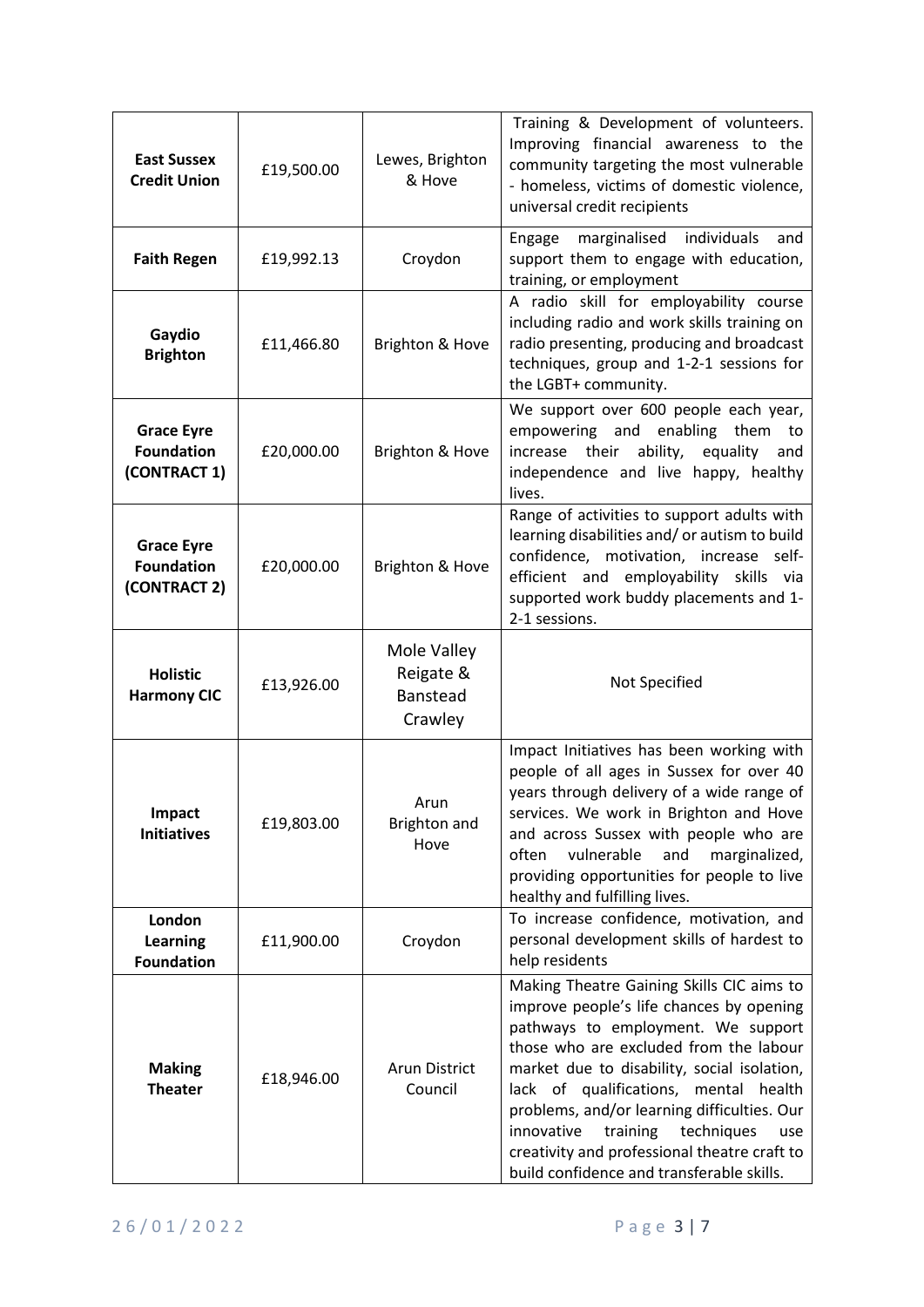| <b>My Sisters</b><br><b>House CIC</b>                    | £20,000.00 | <b>Arun District</b><br>Council          | Range of activities to support women<br>furthest from the job market, experiencing<br>multiple-disadvantages and risk of social<br>exclusion<br>by<br>improving<br>motivation,<br>confidence<br>levels,<br>budgeting<br>skills,<br>emotional<br>support<br>networks<br>and<br>wellbeing levels via -1-2-1, workshops,<br>and support<br>in finding<br>IAG,<br>work<br>experience/volunteer roles.      |
|----------------------------------------------------------|------------|------------------------------------------|--------------------------------------------------------------------------------------------------------------------------------------------------------------------------------------------------------------------------------------------------------------------------------------------------------------------------------------------------------------------------------------------------------|
| <b>Resume</b><br><b>Foundation</b>                       | £20,000.00 | Brighton & Hove                          | Foundation<br>with<br>Resume<br>works<br>marginalised people<br>across<br>England,<br>helping them to secure employment by<br>linking practical and effective training with<br>genuine<br>job<br>opportunities.<br>Through<br>successfully using resources and targeting<br>of key groups and industries, we enable<br>the supply and demand of a diverse and<br>inclusive workforce.                  |
| <b>Sense Learning</b>                                    | £20,000.00 | Mole Valley<br>(Surrey)<br>Crawley       | A 6-week programme for women with a<br>learning disability, aged 18-25. Within this<br>participants<br>will<br>programme<br>gain<br>- a<br>Functional Skill qualification in Maths,<br>English, and Digital skills in the workplace.<br>They will also be supported with CV writing<br>and interview skills.                                                                                           |
| <b>SETAS Ltd</b>                                         | £20,000.00 | Horsham<br>vs Brighton &<br>Hove (Julie) | deliver<br><b>The</b><br>model will<br>be<br>the<br>to<br>programme on an individualised basis;<br>however, everyone will receive, alongside<br>personalised<br>modular<br>support,<br>a<br>programme, with a flexible six-to-eight-<br>week duration. Includes CV building skills,<br>application skills, interview skills, job<br>prospecting by phone, hidden jobs market<br>and networking skills. |
| Signature<br><b>Pictures</b>                             | £19,959.00 | Brighton & Hove                          | learners'<br>Improve<br>confidence<br>and<br>motivation through film making.                                                                                                                                                                                                                                                                                                                           |
| <b>Skillsmax Ltd</b>                                     | £19,000.00 | Crawley &<br>Worthing                    | helping individuals across all three<br>programmes, all of which are over the age<br>of forty. Many these learners are aware<br>that they may have a neurodiverse<br>condition; however, they missed diagnosis<br>earlier in life.                                                                                                                                                                     |
| <b>Smart Dog</b><br><b>Education CIC</b><br>(CONTRACT 1) | £20,000.00 | Horsham                                  | Our proposal is to offer an intensive 4-<br>month confidence building and pre-<br>employment<br>training<br>intervention<br>programme to 20 people of all ages in the<br>Steyning area of Horsham Council. The<br>beneficiaries of this project will be those<br>referred by The Aldingbourne Trust - Work<br>Aid<br>https://www.aldingbournetrust.org/news<br>work-aid-in-lockdown                    |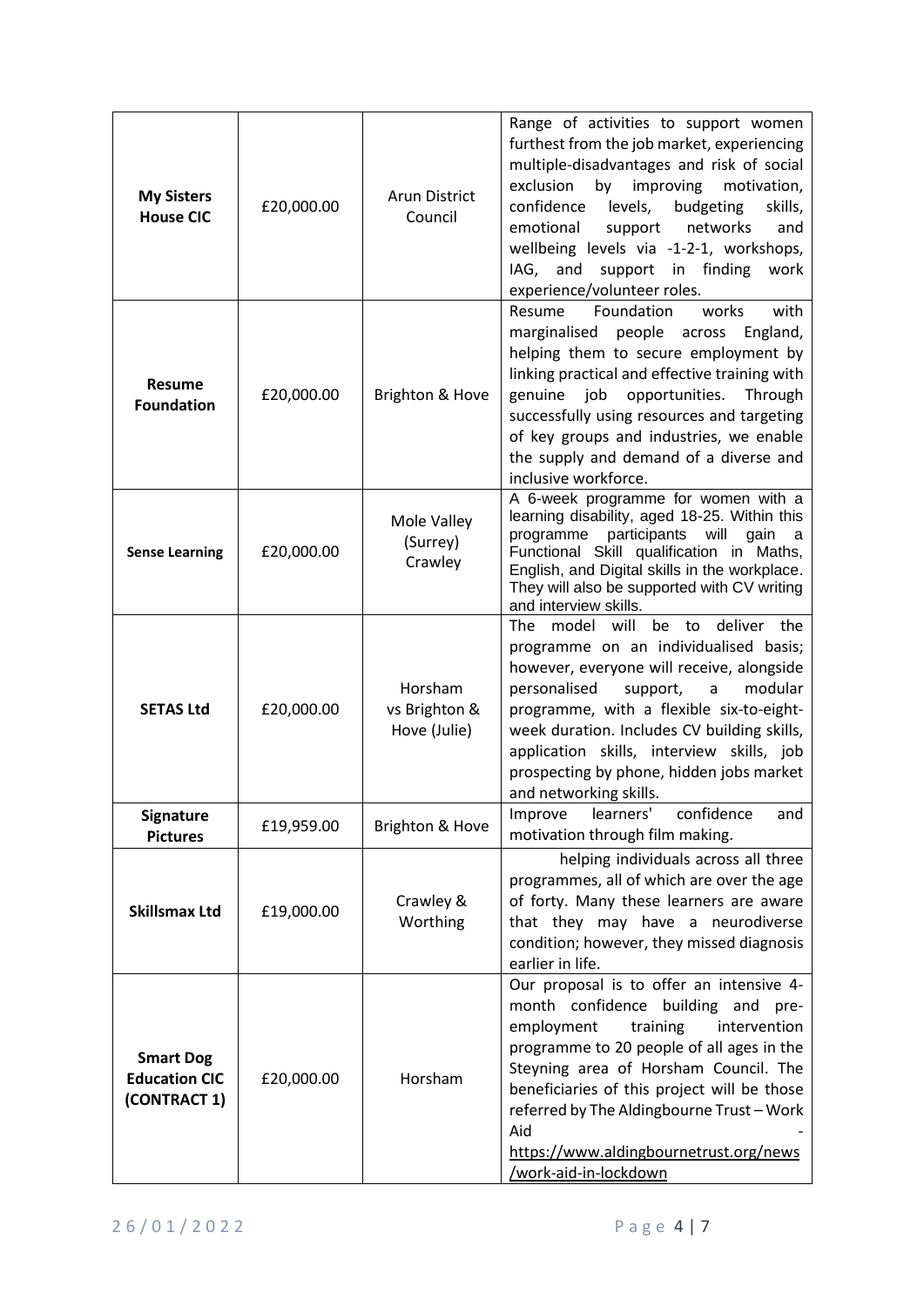| <b>Smart Dog</b><br><b>Education CIC</b><br>(CONTRACT 2)    | £20,000.00 | Adur and<br>Worthing                                                       | Our proposal is to offer an intensive 4-<br>month confidence building and pre-<br>employment<br>training<br>intervention<br>programme to 20 people of all ages in the<br>Steyning area of Adur and Worthing<br>Council. The beneficiaries of this project<br>will be those whom we recruit from the<br>local population, who are unemployed,<br>claiming Universal Credit or economically<br>inactive. |
|-------------------------------------------------------------|------------|----------------------------------------------------------------------------|--------------------------------------------------------------------------------------------------------------------------------------------------------------------------------------------------------------------------------------------------------------------------------------------------------------------------------------------------------------------------------------------------------|
| Stonepillow                                                 | £18,860.00 | Arun, Chichester                                                           | Restore a furniture collection and sales<br>project to instil vital skills needed for the<br>workplace. Including time management,<br>leadership,<br>teamwork,<br>work<br>ethic,<br>customer service, organisation, planning,<br>following instructions and creativity.                                                                                                                                |
| <b>Surrey Care</b><br><b>Trust</b>                          | £20,000.00 | Tandridge,<br>Reigate and<br>Banstead, Epsom<br>and Ewell, Mole<br>Valley. | Personalised, one to one support from<br>highly<br>trained<br>volunteers.<br><b>Building</b><br>confidence, life skills and employment<br>skills,<br>and<br>addressing<br>underlying<br>disadvantages which hinder engagement<br>with education or employment.                                                                                                                                         |
| <b>Surrey</b><br>Independent<br><b>Living Council</b>       | £19,959.00 | Reigate &<br><b>Banstead</b>                                               | A pathway to employment project for<br>with<br>disabilities.<br>Includes<br>those<br>workshops, individual reviews, support<br>explore<br>employment<br>phase<br>to<br>opportunities, group sessions and one to<br>one support.                                                                                                                                                                        |
| <b>Surrey Lifelong</b><br><b>Learning</b><br>Partnership    | £20,000.00 | <b>Epsom and Ewell</b><br>(Surrey)                                         | Not Specified                                                                                                                                                                                                                                                                                                                                                                                          |
| <b>Triton</b>                                               | £19,950.00 | Tandridge<br>(Surrey)                                                      | Triton Training will take learners through<br>swimming teacher and lifeguard courses<br>and will support into local employment.                                                                                                                                                                                                                                                                        |
| <b>Trust for</b><br><b>Developing</b><br><b>Communities</b> | £20,000.00 | Brighton & Hove                                                            | Work with residents to identify their<br>learning needs and aspirations. Provide<br>support through IAG to develop a<br>personalised learning pathway to move<br>closer to employment.                                                                                                                                                                                                                 |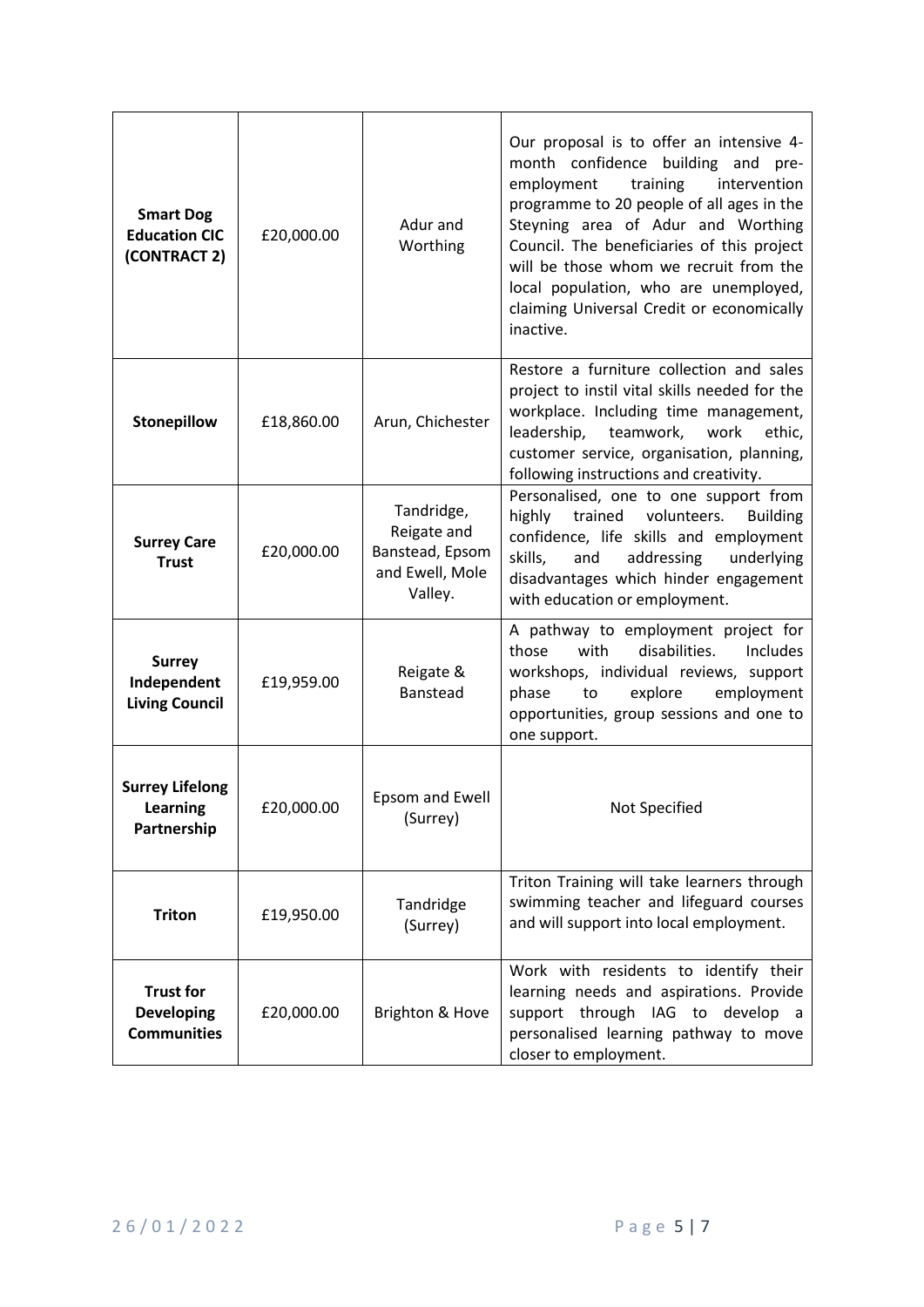| <b>Trust for</b><br><b>Developing</b><br><b>Communities</b><br>(TDC) | £20,000.00 | Brighton & Hove                                                         | deliver<br>community-led<br>solutions<br>to<br>tackling inequality in Brighton and Hove.<br>We believe that strong communities are<br>the key to health and happiness and that<br>none of us can truly thrive whilst some of<br>poverty. TDC<br>supports<br>are<br>in<br><b>us</b><br>excluded communities to build on their<br>strengths and deliver solutions.                                                    |
|----------------------------------------------------------------------|------------|-------------------------------------------------------------------------|---------------------------------------------------------------------------------------------------------------------------------------------------------------------------------------------------------------------------------------------------------------------------------------------------------------------------------------------------------------------------------------------------------------------|
| <b>Voices in Exile</b>                                               | £20,000.00 | Brighton & Hove                                                         | Supporting vulnerable migrants to access<br>employability<br>opportunities<br>through:<br>1.<br>Initial engagement and confidence<br>building around integration and pre-<br>employability<br>skills.<br>Casework to identify needs and<br>2.<br>support access to groups, wellbeing<br>activities, ESOL, vocational training and<br>employability<br>training.<br>Volunteering<br>work<br>3.<br>and<br>experience. |
| <b>Wellies2Work</b>                                                  | £20,000.00 | Adur, Arun,<br>Chichester,<br>Crawley,<br>Horsham, Mid<br><b>Sussex</b> | Work preparation programme for people<br>with disabilities.                                                                                                                                                                                                                                                                                                                                                         |
| Whitehead<br><b>WREC</b>                                             | £19,274.00 | Brighton & Hove                                                         | Engagement and support programme for<br>hard-to-reach young people through 1-2-1<br>support, mentoring and outdoor activities<br>and pursuits                                                                                                                                                                                                                                                                       |
| <b>Worthing</b><br>Mencap<br><b>Society</b><br>(CONTRACT 1)          | £19,274.00 | Worthing                                                                | Programme designed for those with<br>learning disabilities or autism to learn the<br>skills required for paid employment.<br>Participants will be offered a programme<br>placement for 1 day a week for up to 6<br>months. One programme focused on food<br>preparation and one programme based in<br>the counter area of the cafe.                                                                                 |
| <b>Worthing</b><br>Mencap<br><b>Society</b><br>(CONTRACT 2)          | £20,000.00 | Worthing                                                                | We are a local independent charity that is<br>affiliated to the Royal Mencap Society, we<br>have no financial connection to Mencap.<br>We support local people with learning<br>disabilities and autism to lead fulfilling<br>lives and to be connected to their<br>community.                                                                                                                                      |
| <b>WSX</b><br><b>Enterprise Ltd</b>                                  | £19,960.00 | Arun, Chichester                                                        | A project to help unemployed and inactive<br>people in the labour market (including<br>self-<br>graduates<br>carers)<br>into<br>and<br>employment. Includes group sessions, 1-2-<br>1s, employability skills & mentoring                                                                                                                                                                                            |